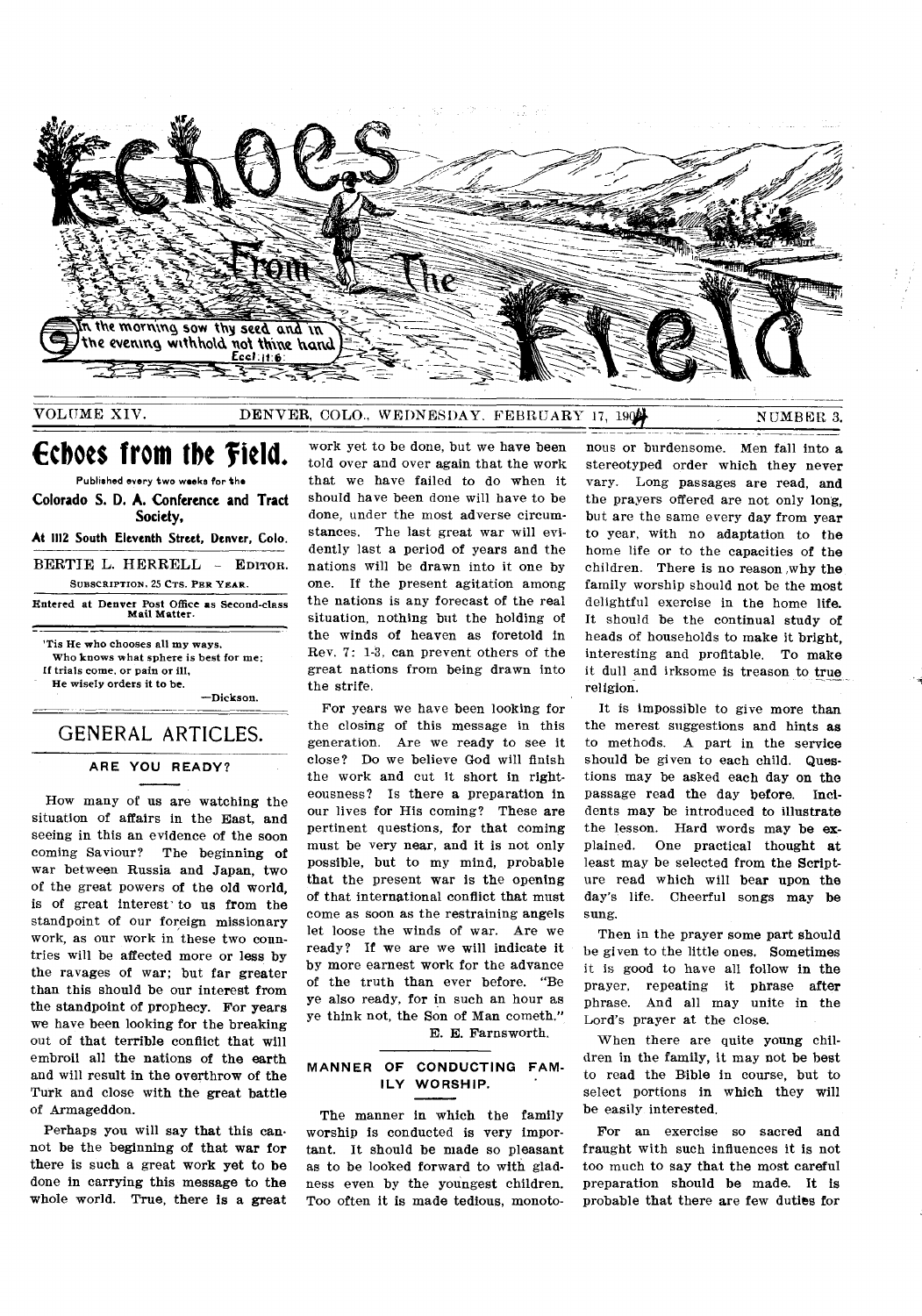which so little preparation is actually made. If thought were given to this matter beforehand, the exercise need never be dull or wearisome. The passage may not only be selected but studied, and some point fixed upon for practical enfor ement. A bright incident or little story may be ready to help fix the lesson. A few minutes given every day to preparation for family worship will serve to make it as it should be, the most pleasant and attractive incident of the day.--J. R. Miller, D. D., in "Week Day Religion."

# FIELD REPORTS.

# **COLORADO SPRINGS.**

It gives me great pleasure to hear of the success and advancement of the third angel's message. Our Father is doing some work in this city through His humble children. Some of our brethren and sisters have been successful in selling **The Life Boat,** and the special Signs. Brother Feith has done good work in circulating our literature. Brother and Sister Patterson are doing excellent work in their line. For several months Brother Reynolds has conducted a Sunday-school in the southwestern part of town, where we have an enrollment of thirty, most of whom are bright, interesting children. The Bible work is meeting with some success. Two have recently commenced keeping the Sabbath and others are under conviction.

Let us pray earnestly that more consecrated men and women may be raised up to carry the work forward, and that the Church of God may indeed be a "glorious church, not having spot, or wrinkle, or any such thing." Alice Finch.

#### **ALBUQUERQUE AND ESTANCIA, NEW MEXICO.**

Our numbers at Albuquerque have been reduced some by removals, but a few others have embraced the faith and help to fill their places. Thousands of people come here mostly for lung trouble, many of whom have only a few days to live and to hear the truth for this time. We are glad to work for them and only wish we had a place to take them where they could receive proper treatment. Two have lately begun to keep the Sabbath, one of them a poor sick lady.

At Estancia one family of four have

accepted the truth which helps to strengthen the work there. Home seekers are taking up land and locating around this place, and we hope soon to hold a series of meetings there. Pray for the work in this<br>needy field. H. L. Hoover. H. L. Hoover.

#### **MONTROSE.**

From January 27-31 we were gladened by a visit from Elders Russell and Richards. They did not come with a new and fanciful doctrine, but with the same good old message. This is what we need, for the Word says: "Remove not the old landmarks; and enter not into the fields of the father. less." Prov. 23:10. "Thus saith the Lord, stand ye in the ways, and see, and ask for the old paths." Jer. 6:16. Their instruction was meat in due season. Sabbath a number renewed their covenant with God, and expressed a desire to know him more perfectly than ever before. Two meetins were held each day, and the blessing of God was with us.

E. G. Howlett.

#### **BAYFIELD, COLO.**

I began a series of meetings here in Bayfield, February 3rd. The attendance has increased from the beginning until now more than a hundred are in attendance each evening. Nearly all of the business men of the place are attending. This is the best interest I have met with since I have been in the work. The place seems stirred from center to circumference. Elder Mackintosh will be with me this evening. Pray for the work here.

William Kennedy.

#### **BRITISH CENTRAL AFRICA.**

Perhaps the brethern and sisters of Colorado will be interested in hearing something about the people among whom we live, and for whom we labor, and the country in which we live. The country is like a Garden of Eden, always green, having many large and beautiful trees, and pretty, sweet scented flowers the whole year around. There is also a large variety of delicious fruit.

In this country there are millions who have never heard of Jesus and his love. It is sad to see them coming and going day after day; a splendid looking people of fine physique, obliging and polite, yet living in the darkness of heathenism with all its super-

stition, without a Saviour, and bound about with many peculiar beliefs and customs. They believe that when one of their loved ones dies, he is joined by his father or mother or both who have died before and together they enter their eternal reward. Before death occurs the friends gather around the hut of the sick one, and carry on a low wailing which after death is increased by the addition of six or eight native drums. This is called mourning for the dead, and the wailing, drum beating, dancing, smoking and drinking, is kept up for nearly a week, then the dead is buried without box or coffin, but simply laid in the earth.

They have another custom of cutting the flesh of their bodies and faces and wearing large pieces of wood, stone or bone in their upper lips and noses. These marks are made so that after long years of separation they will know each other. Each tribe has its own method of marking the face. They do and believe many strange things.

God alone is able to break this chain of sin and superstition by which they have been bound these many years, and we are willing that he should use us to his glory in this great harvest field.

"Not far, not far from the kingdom, Yet in the shadow of sin,

How many are coming and going, How few are entering in.

They're in the dark and the danger, They're in the night and the cold, Though Jesus is longing to lead them So kindly into his fold."

Thomas H. Branch. **FARMINGTON, N. M.** 

The Farmington brethren have very much for which to praise the Lord. December 22, three more were added to their number. The brethren are of good courage and are doing what they can in the way of missionary work, and as the result many are being interested in our faith. I would be glad if our people generally would adopt the same plan of scattering literature. They have put up in conspicuous places several wayside reading racks, and are supplying these with tracts and periodicals. The public take them out and read the same and are being interested in the truth. The amount of good it will do the Judgment alone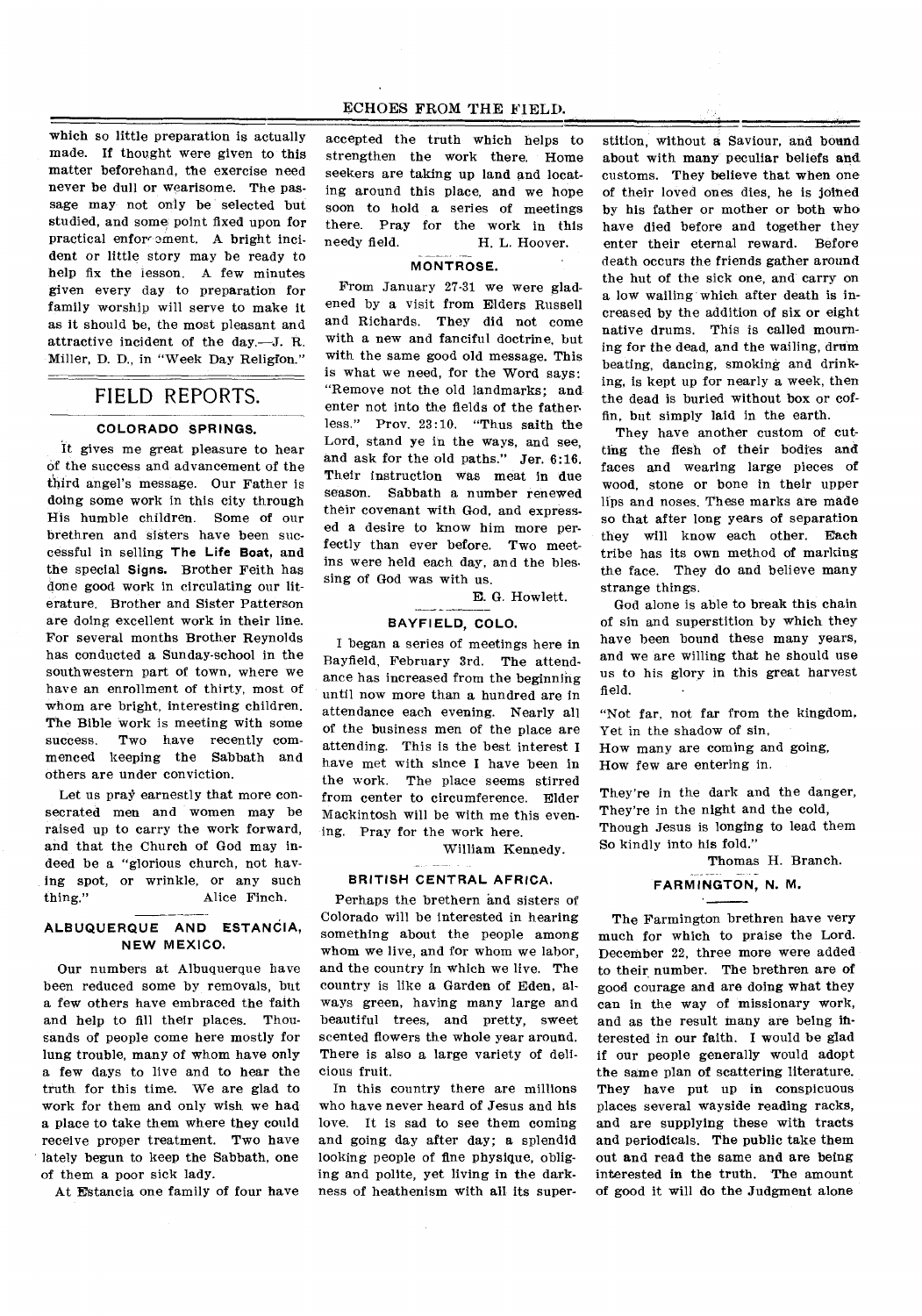### ECHOES 'FROM THE FIELD.

will reveal. The Lord is soon coming, and we should now as never before study the art of winning souls. May the Lord help us to do all we can with the printed page.

• William Kennedy.

#### **"BLUE MONDAY."**

I do not know where the term at the head of this article had its origin, but it seems to have a special significance to a certain class of canvassers, and perhaps almost every canvasser has at some time in his experience had the impression that Monday was rather "blue." Doubtless some still have that impression, and as a result they frequently fail to begin their week's work before Tuesday or even later. So it may be proper to consider the questions: What are the causes which produce "blue Monday" and what is the remedy for it? Does the cause consist in more unfavorable conditions on that day than on other days of the week? Is it really more difficult to sell books on Monday than during the rest of the week?

Doubtless these questions will bring before the minds of many canvassers visions of wash-tubs, clothes-lines, bottles of "bluing" and other things that are supposed to contribute to the terrors of "blue Monday;" but I am sure that every thoughful canvasser will admit that these things do not really constitute any very serious obstacles to our work. I know "washday" sometimes does affect the amiability of those who have the washing to do, and strangers are not apt to be very welcome on that day; but a smile and a pleasant remark are usually all that is required to gain admittance and a favorable hearing, especially if the impression is given that you only expect to stay a very few minutes, and that you do not consider yourself too good to go right into the laundry and talk to them while the work is going on. Many a book has been sold over the wash-tub. An examination of almost any canvasser's record will show that about as good results are obtained on Monday as on any other day. The "bluing" does not -do any harm to the canvasser's work unless it gets into his heart. When that happens, almost everything looks blue. Then trival things will

be magnified to wondrous proportions, and it will not be difficult to find some conscience-quieting excuse for remaining at home.

Another element that may seem to enter into the composition of "blue Monday is the feeling of antipathy many persons experience toward the work of going to the homes of the people to attempt to sell such an article as a book. Often this feeling seems to be intensified after being out of the field over Sabbath and Sunday.

Every canvasser knows that all that is necessary to dispel it for the time being, is to get to work. It usually disappears as soon as the first house is entered. This shows that it is, like nearly everything else that tends to produce the blues. wholly a production of the imagination, and can be dispelled by a proper course of reasoning, and by cultivating the habit of viewing everything in a hopeful, cheerful way. This will be found to be a remedy for most of the canvasser's imaginary difficulties, and will go far towards overcoming his real ones. Another substantial remedy is to form the habit of beginning work bright and early Monday morning. If the canvasser will determine that of all the days of the week nothing will be allowed to keep him out of the field on Monday, that he will put forth every effort to make that the best day of the entire week, he will find that the work will go better all the rest of the week, and will be much more enjoyed.

Add to these things a living faith in God's power to help, the consciousness that it is our privilge to enjoy constantly the sunshine of the Saviour's love, together with the disposition to always look for the bright side of every experience, and there will not be room for the "blues," and every canvasser will speedily drop "blue Monday" from the calendar.

> F. E. Painter, In Atlantic Union Gleaner.

#### **DO YOU TAKE ECHOES?**

We are receiving quite a number of subscriptions to Echoes, with encouraging words of appreciation. We are always glad to see them, and glad that so many feel that they "cannot do without **Echoes;"** there are, however, quite a number of old subscribers who have failed to notice the "blue cross"

on the wrappers, and consequently have failed to renew their subscriptions. We do not like to drop any of these names, for we know you want the paper, and we want you to have it, but having sent several copies with the wrapper marked in the usual way we find it necessary to drop the names, much as we dislike to do it.

Cannot the librarian appoint some one to canvass the church for **Echoes?**  We believe every one of our people should be in close touch with the conference work, and know all that is being done in the conference; and we know of no way to communicate all these things to our people everywhere so effectually as through our State paper. Many times we receive letters of inquiry concerning the conference work and its plan, that have been fully written out in our conference paper. That is what **Echoes** is intended to be, a letter to you about the progress of the work in Colorado and New Mexico, its needs, its plans for work, and its advancement. It will cost you but twenty-five cents per year to have these bi-weekly letters go to your homes, telling you about the work in which we are all so deeply interested, and of which we all are a part.

#### **MEETING OF THE CENTRAL UNION CONFERENCE ASSOCIATION.**

Notice is hereby given that there will be held a legal meeting of the Central Union Conference Association of Seventh-day Adventists at Omaha, Neb., March 7, at 9:30 a. m. This meeting will be held in connection with the Central Union Conference which will convene March 4-14.

E. T. Russell.

#### **AN EDUCATION WHILE YOU WAIT?**

Not by any means, for an education cannot be obtained without an effort. What do you read? Think over your reading for the past year and what proportion of it helped to make a Christian worker. We are told in Vol. 7 of the Testimonies for the Church, "Form a home reading circle in which every member of the family shall lay aside the busy cares of the day and unite in study \* \* \* especially will the youth who have been accustomed to reading novels and cheap story books